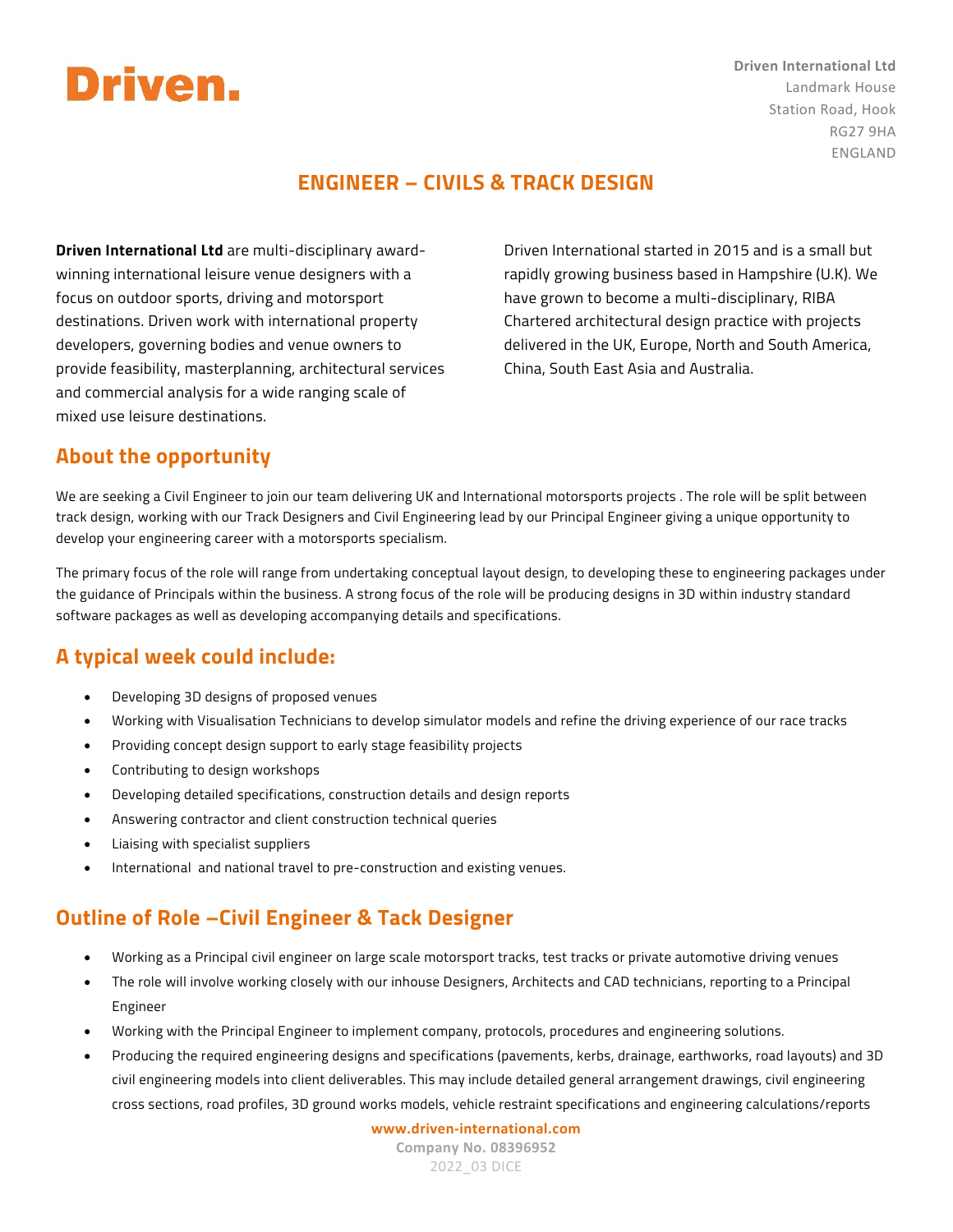# Driven.

- **Driven International Ltd** Landmark House Station Road, Hook RG27 9HA ENGLAND
- Designing new innovate civil engineering solutions and standard details for race tracks, driving venues and sports/leisure developments
- Responsibility for managing your own programme and scope within design tasks as agreed with a Principal Engineer.
- Attendance at site visits, design workshops and meetings with clients and Driven staff in the UK and overseas
- Assisting in the design of aspects outside of track design, including site layouts and other improvements proposed by our clients.

### **Experience**

- Is a Degree qualified Civil Engineer and has at least 2 years civil engineering industry experience, ideally in a highways, development & infrastructure or pavement focused role.
- Has first hand experience of working in a design role producing technical design drawings on major infrastructure, planning or civil engineering projects within a civil engineering consultancy, design or construction contracting firm
- Experience of producing external client reports, engineering specifications and construction drawings
- Experience in highway design, earthworks, drainage and infrastructure would be advantageous
- Ability to work independently on design drawings, but under supervision of a design manager on the overall scheme. Confident in articulating designs and technical content.
- Competency in the use of one or more of: Microstation, AutoCAD Civil 3D, Bentley Open Roads or equivalent
- Experience or understanding of VR technology or modelling software is not essential but would be well received.
- Aspiration towards future professional registration, e.g. CEng MICE.
- If your career path so far has instead focused on site work / surveying we would also be happy to hear from you Practical site experience of asphalt paving works and / or onsite surveying and QA experience will be well received.

### **Approach**

- Has an eye for detail
- Comfortable joining a small team and willing to contribute to other tasks across the company
- Somebody who applies excellence in all they do and is willing to go the extra mile for a client
- Has the ability to communicate technical & engineering language clearly to non-technical teams and clients, both verbally and in written reports, this may include presenting technical solutions to overseas clients
- Has an interest in I.T and design or construction technology and using it to improve working efficiency and engineering outputs
- A flexible approach to working hours can sometimes be required to meet international project deadlines
- Is willing to travel (UK and globally) on occasion and can adapt to different cultures or working environments
- Wants the opportunity to work on world class, high profile and unique projects
- An interest in automotive or motorsports would be advantageous in adapting to this role

**www.driven-international.com Company No. 08396952** 2022\_03 DICE